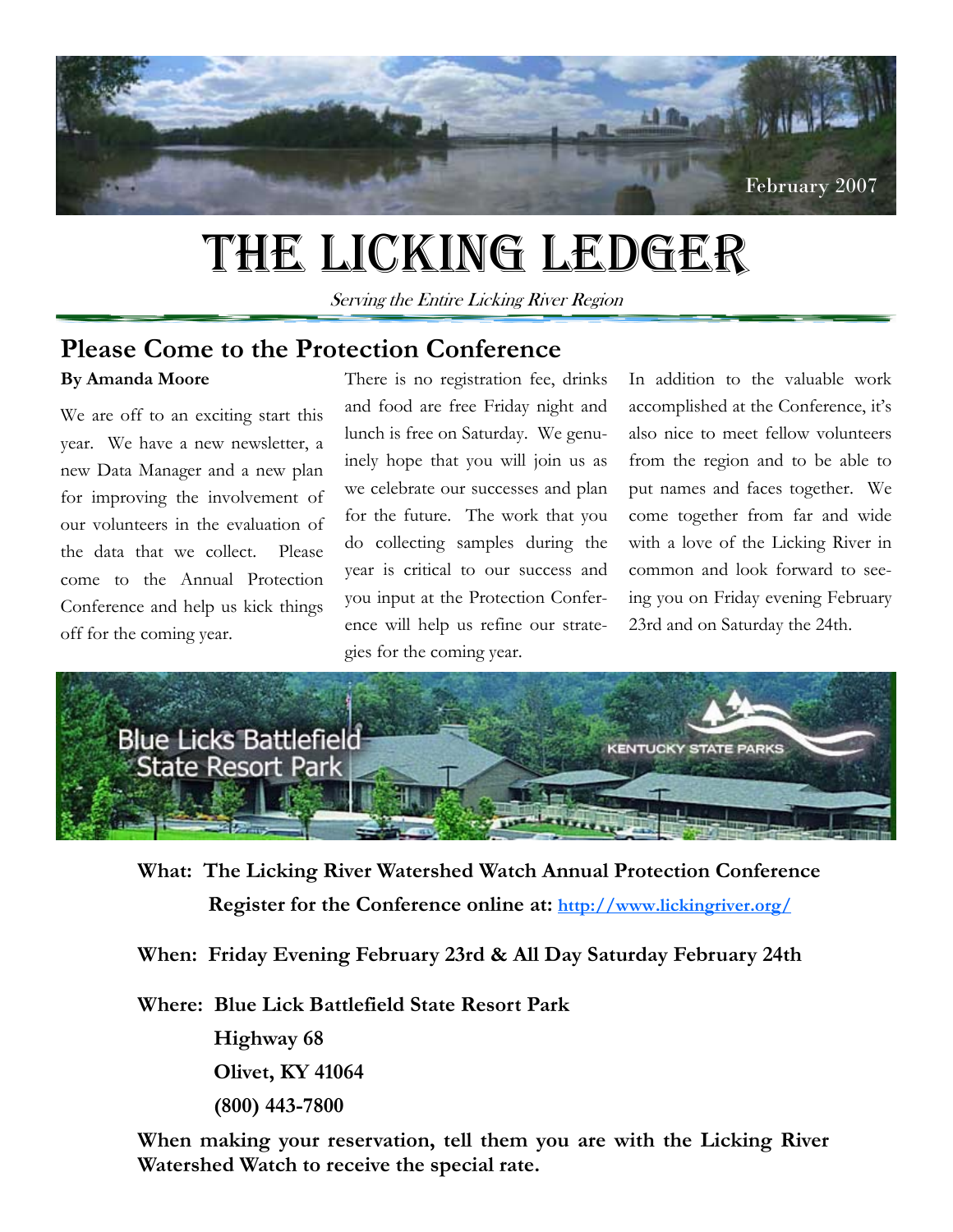#### THE LICKING LEDGER



| <b>Protection Conference Schedule of Events</b> |                                                                                                                                                                                                   |
|-------------------------------------------------|---------------------------------------------------------------------------------------------------------------------------------------------------------------------------------------------------|
| <b>Friday, February 23</b>                      |                                                                                                                                                                                                   |
|                                                 | 5:00 P.M. until ??? Celebrate with Good Food, Drink & Company                                                                                                                                     |
| <b>Saturday, February 24</b>                    |                                                                                                                                                                                                   |
| 9:00                                            | Welcome and Introductions —<br><b>Amanda Moore</b>                                                                                                                                                |
| 9:30                                            | <b>Science Advisors Review of Monitoring Data-</b><br>Drs. Reeder, Evans, Lorentz, Pass & Smith                                                                                                   |
| 11:00                                           | <b>Break</b>                                                                                                                                                                                      |
| 11:15                                           | What's Shakin' in the Basin -<br><b>Barry Tonning</b>                                                                                                                                             |
| 12:00                                           | <b>Election of Steering Committee &amp; Officers</b>                                                                                                                                              |
| 12:15                                           | Lunch                                                                                                                                                                                             |
|                                                 | Growth Readiness: Involving Local Govern-<br>ment in Progressive Growth Planning                                                                                                                  |
| 1:30                                            | Henry Bertram, Pendleton County Judge Ex-<br>ecutive; Sherry Carran, Covington City Com-<br>missioner; Dodd Dixon, Former Mayor of<br>Winchester, KY; Kenny Brook, Winchester City<br>Commisioner |
| 2:45                                            | <b>Break</b>                                                                                                                                                                                      |
| 3:00                                            | <b>Future Directions for LRWW —</b>                                                                                                                                                               |

 **Steering Committee & Volunteers** 

l

**4:00 Adjourn**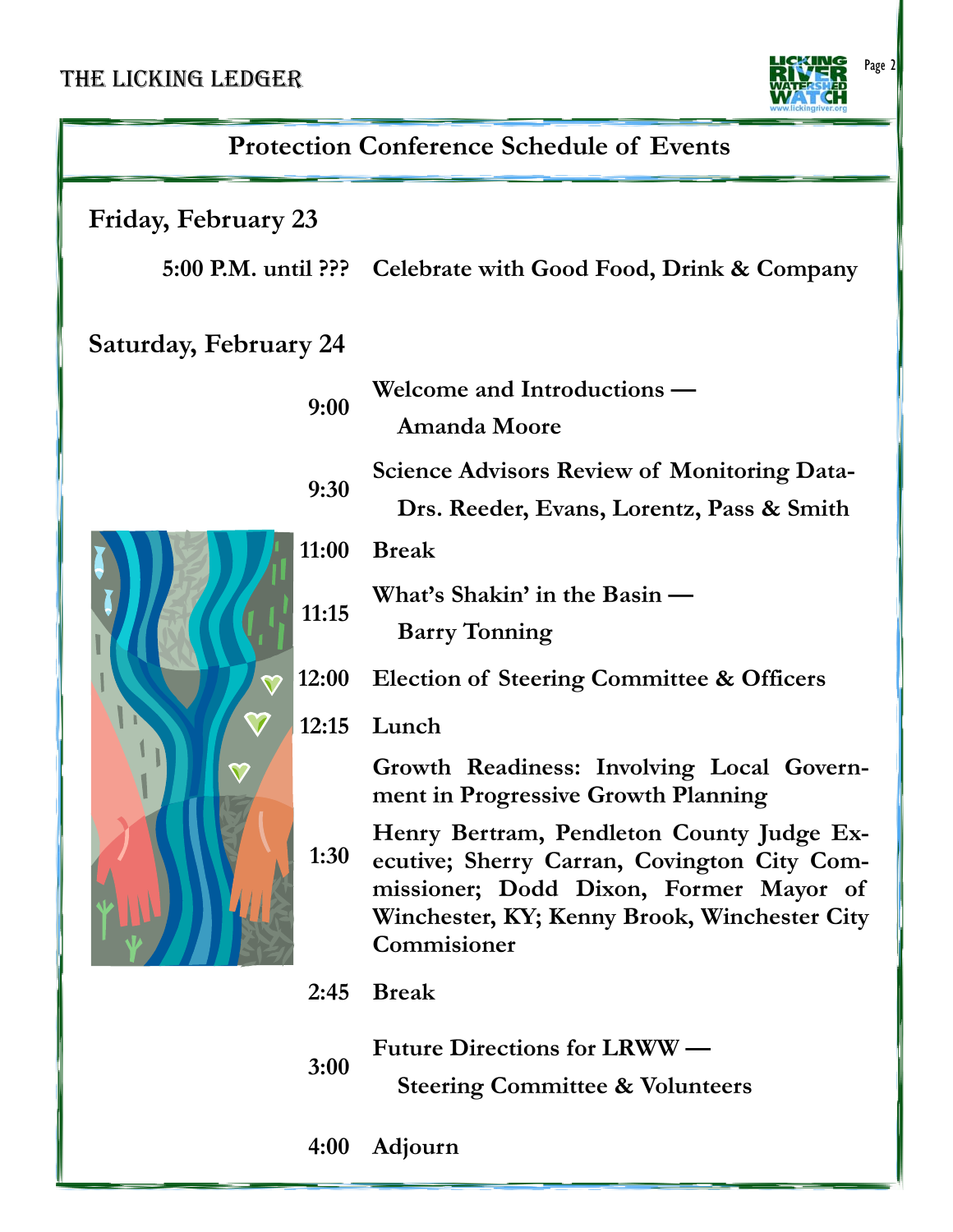Page 3

#### **New Data Manager Will Connect Volunteers with Results**

#### **By Tim Guilfoile**

Lajuanda Haight-Maybriar is the new Data Manager for the Licking River Watershed Watch and has a vision of improving the connection between the volunteers and the data they gather. "Volunteers should see the data as soon after the sampling date as possible and should be involved with the scientific advisors in reviewing the preliminary data for trends as well as inconsistencies," says Lajuanda. "By looking at the results together, as well as reviewing sampling technique and discussing challenges that volunteers face with each sampling event, we will improve the quality of our data."

Lajuanda grew up in Greenup County and then moved to Carter County. She attended Morehead State University where she obtained a degree in biology. Following college, she taught biology in Florida for a year following her graduation and then moved back to Kentucky. "Teaching jobs were few and far between when I moved back to Kentucky so in May of 1990 I started to work for the State of Kentucky," she reminisces.

Lajuanda began work for the Waste Management Division in the Environmental Protection Cabinet where she worked in the Under-



*Lajuanda Haight-Maybriar on Cave Run Lake* 

ground Storage Section and the Superfund Branch. She then moved to the Non-point Source Section of the Division of Water as a Biologist where she did stream sampling and assessment, reviewed non-point source applications and worked with projects that had been awarded funds. "I worked with applicants on developing Best Management Practices and then also assisted them in field work," says Lajuanda.

After 5 years with the Division of Water she moved back to the Waste Management Division where she was a supervisor in the closure section. "It is important to realize that a huge percentage of the work in the Waste Management Division is geared toward protecting ground water," says Lajuanda.

Five years later, Lajuanda was hired as the Licking River Watershed Basin Team Coordinator. As Lajuanda describes it, "The Division of Water developed a Watershed Framework to better focus efforts required to meet provisions of the Clean Water Act." "A coordinator position was created for each of the river basins in Kentucky and I applied for and was chosen as the Licking River Coordinator."

Lajuanda is deeply connected to the Licking River. "I began this connection as a biology student at Morehead", says Lajuanda. "Not only did I go to school in the Licking River Basin, but my mother lives in the Basin, my brother and his family live in the Basin, my inlaws live in the Basin, my youngest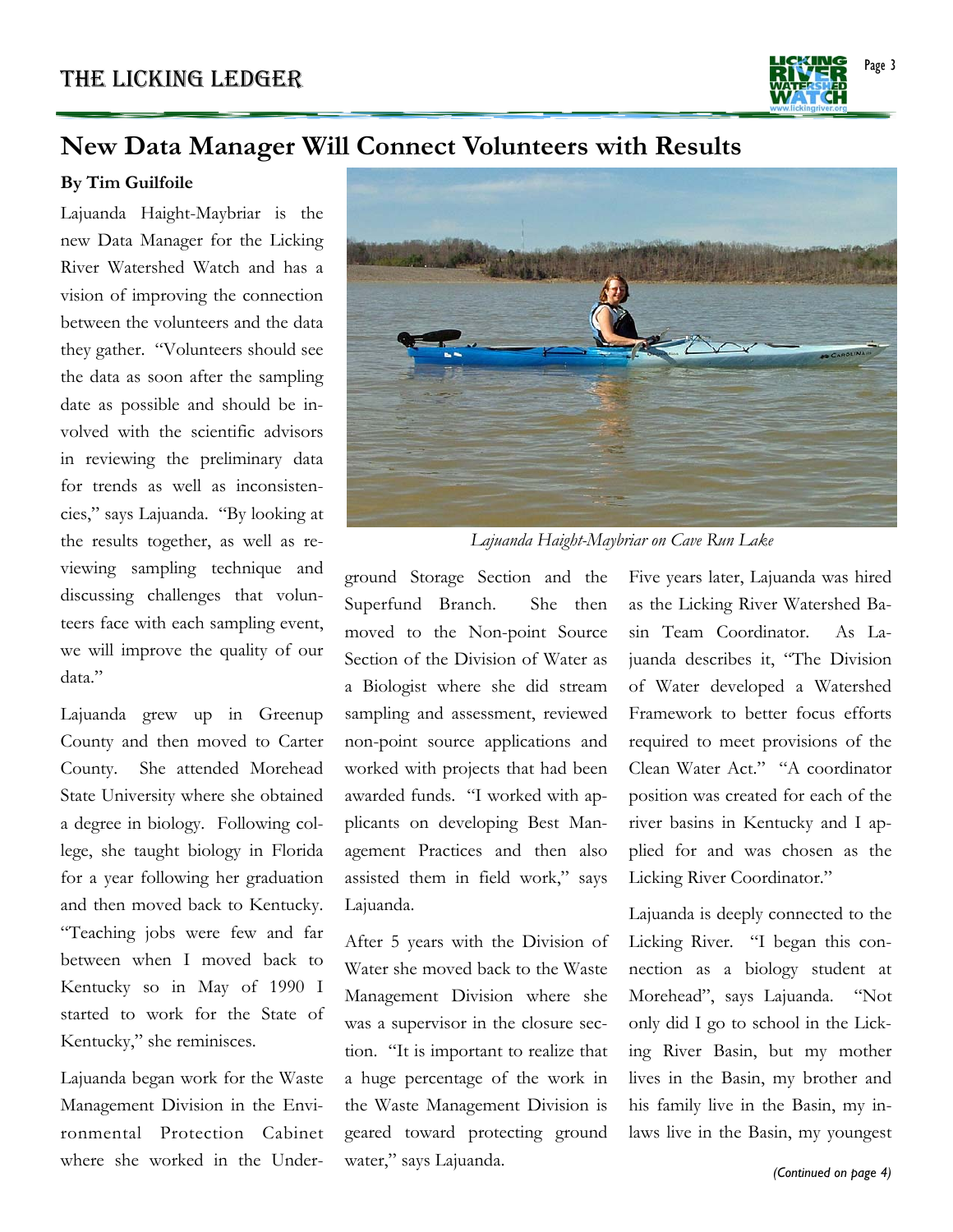

### **New Data Manager Will Connect Volunteers with Results**

*(Continued from page 3)* 

son goes to school in the Basin and now I've bought a farm in the Basin."

As Lajuanda describes it, "The basin team coordinator position is still evolving and I am excited about this new role as Data Manager for the Licking River Watershed Watch."

"I look forward to getting preliminary results of our volunteer sampling back to the volunteers within a few weeks of each sampling event and then reviewing these results with volunteers and science advisors in open forum." "By working together in a timely fashion, we will dramatically improve communication with our volunteers and improve the quality of our data." "It's another way to contribute to the health of the Licking River."



### **Tentative 2007 Sampling Dates Set**

Tentative dates for watershed wide sampling have been set and they are:

- **May 12, 2007**
- **July 7, 2007**
- **September 8, 2007**

Our traditional sampling dates are the first weekend in May after the

Kentucky Derby, the first weekend in July following the 4th of July and the first weekend in September following the Labor Day holiday.

Please mark you calendars for these important dates in the LRWW calendar. We thank you for your continuing support and we look forward to a productive year of water sampling.



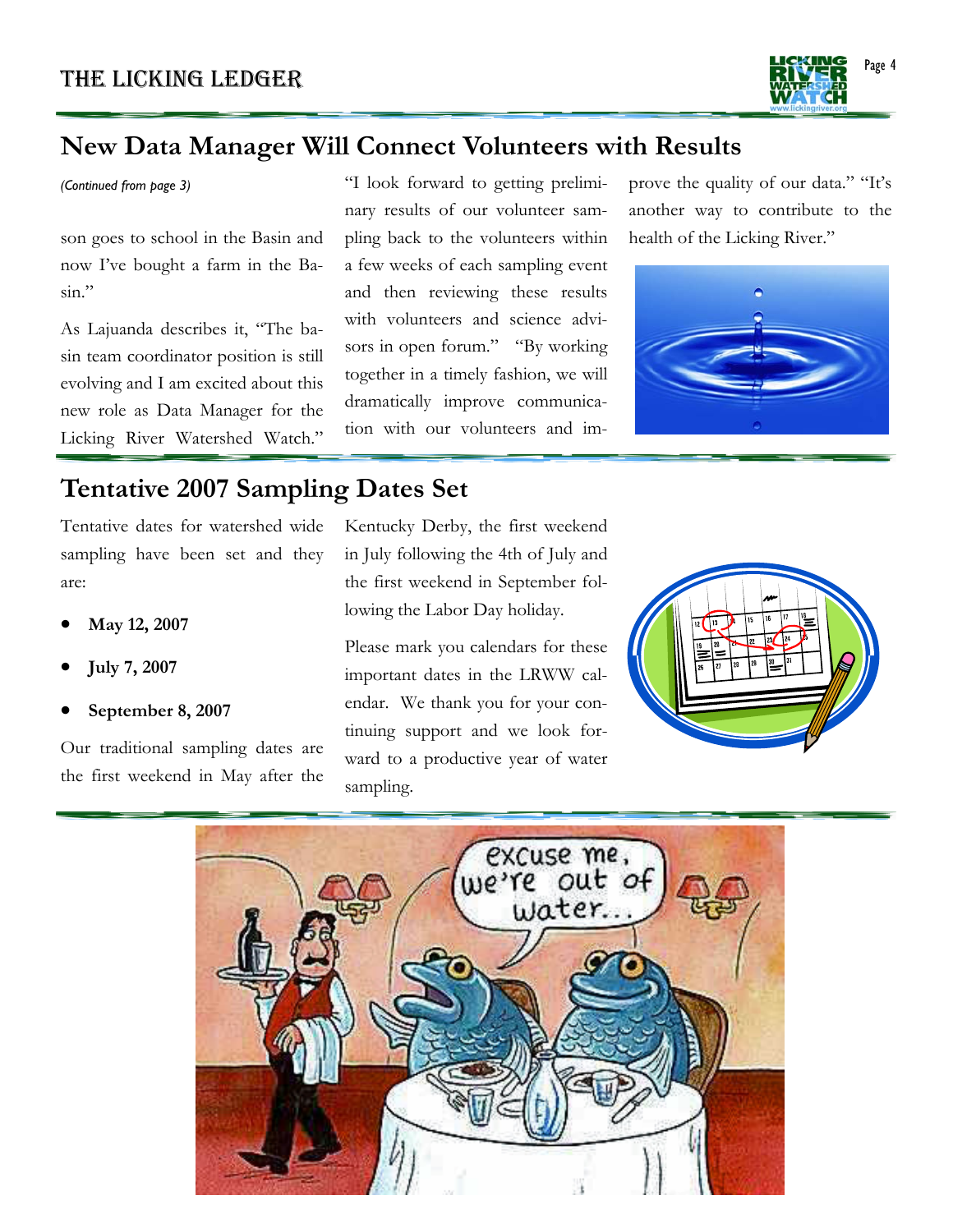

#### **The Plan for 2007 Volunteers & Science Data Manager Com-Sample Date # 1 Advisors in Each Repiles Preliminary May 12, 2007 gion Review Data by Laboratory and Field June 10th Data Data Sheet Revised Volunteers & Science Sample Date # 2 Data Manager Com-Advisors in Each Repiles Preliminary July 7, 2007 gion Review Data by Laboratory and Field August 4th Data Data Sheet Revised Data Manager Com-Volunteers & Science Sample Date # 3 piles Preliminary Advisors in Each Re-Sept. 8, 2007 Laboratory and Field gion Review Data by October 6th Data**  Annual **Protection Conference**  $\overline{a}$